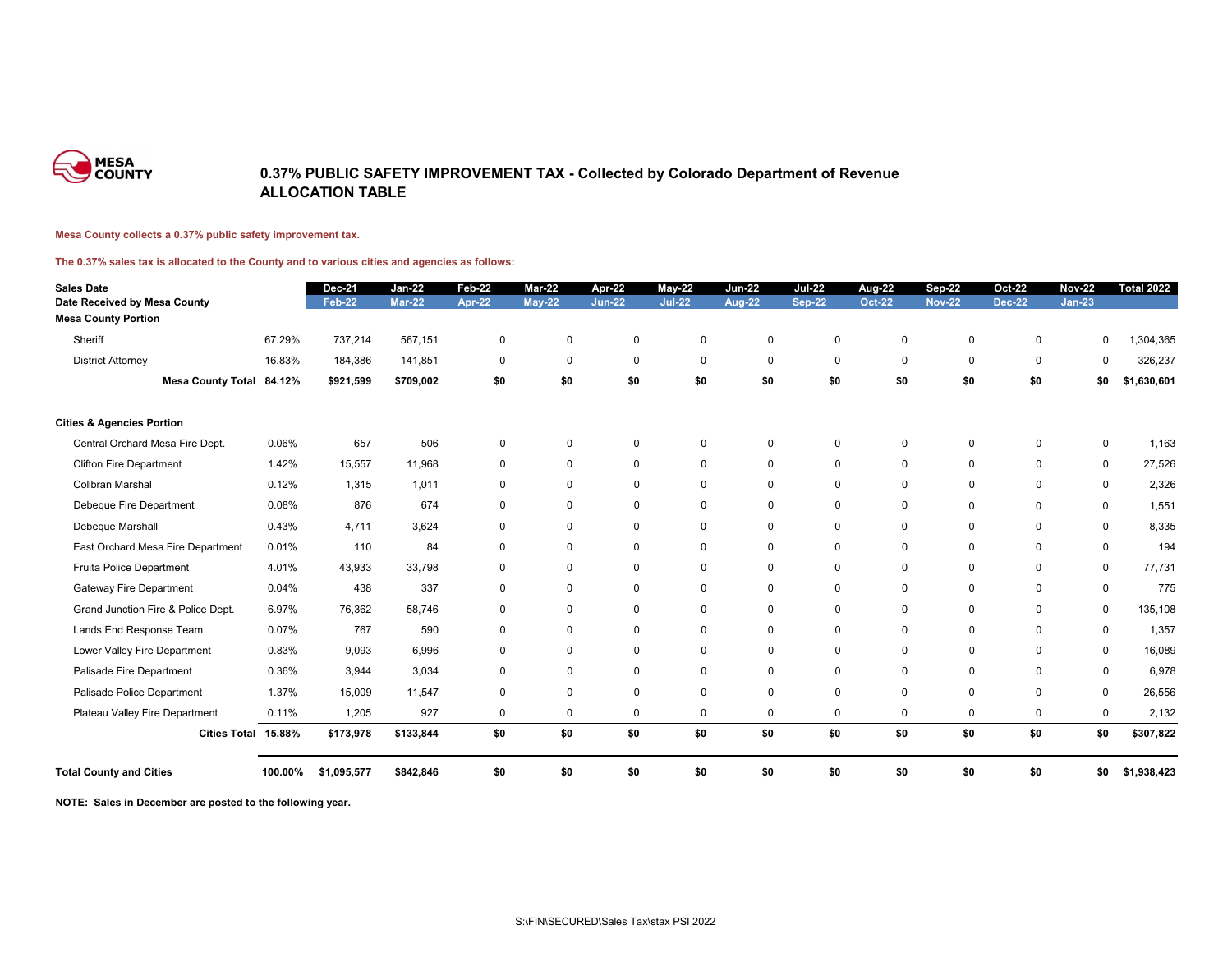

# **Public Safety Sales Tax Revenue**

**February 2022 (January 2022 Sales)** 

|                  | <b>Monthly Comparison</b> |                 |        |  | <b>YTD Budget v. Actual</b> |                 |                 |               |                  |  |  |
|------------------|---------------------------|-----------------|--------|--|-----------------------------|-----------------|-----------------|---------------|------------------|--|--|
|                  |                           |                 |        |  |                             |                 |                 | <b>Budget</b> | <b>Prior YTD</b> |  |  |
|                  | <b>Feb 2021</b>           | <b>Feb 2022</b> | Change |  | <b>Budget</b>               | <b>Feb 2021</b> | <b>Feb 2022</b> | $\frac{0}{2}$ | $\%$             |  |  |
| <b>Sales Tax</b> | \$618,931                 | \$709,002       | 14.6%  |  | \$1,594,214                 | \$1,385,221     | \$1,630,601     | 2.3%          | 17.7%            |  |  |